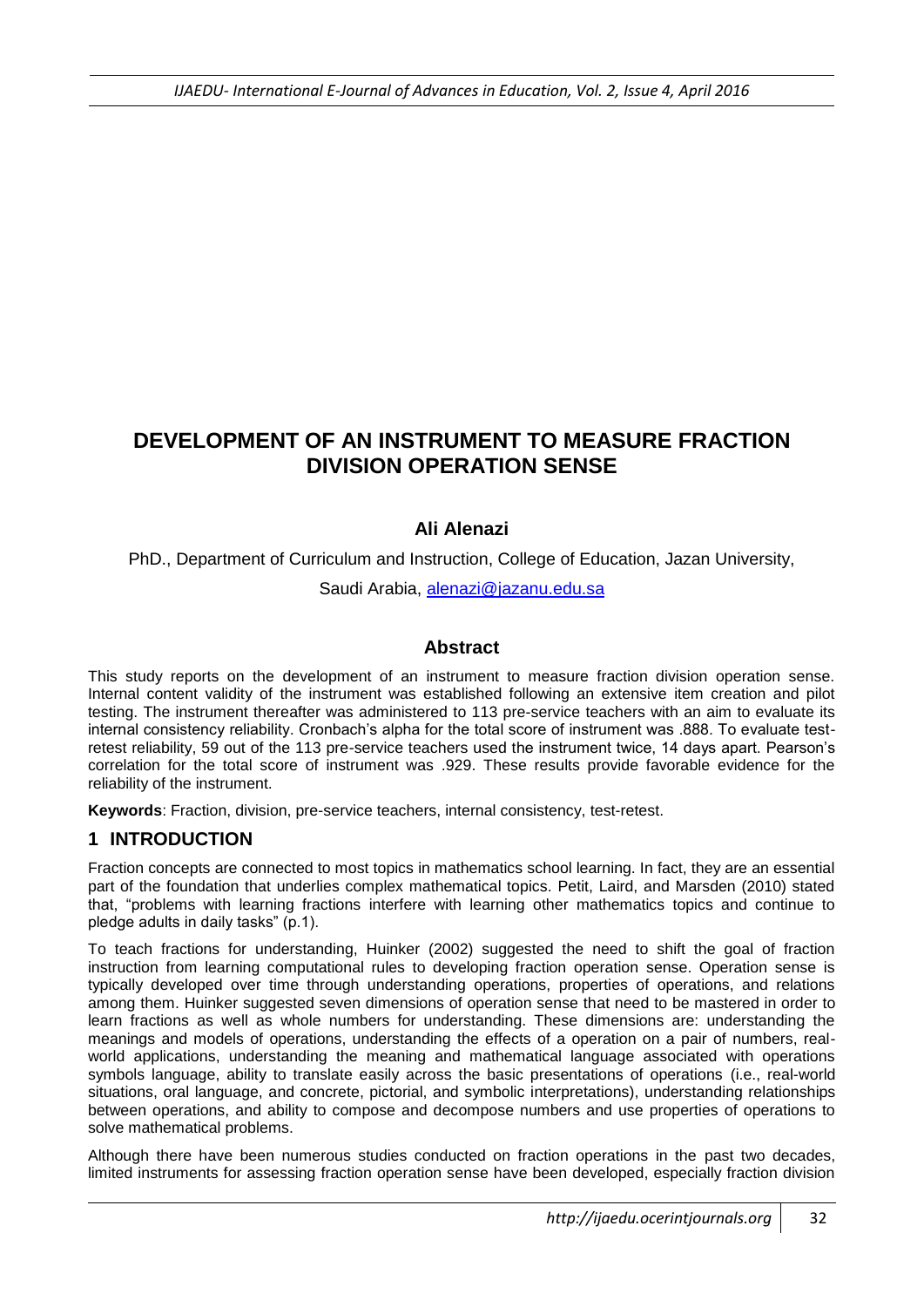operation sense. Faction division is considered one of the least understood fraction operations not only by children but also by pre-service teachers (Tirosh, 2000; Li & Smith 2007). Pre-service teachers are often able to solve fraction division problems by applying algorithms, although they struggle to justify why these algorithms work. In light of this fact, there is a need for an instrument that would measure and monitor perservice teachers' development of fraction division operation sense. Since no such instrument could be found, it became necessary to develop one. This paper reports on the development of a fraction division operation sense instrument that could be used by educators to enhance pre-service teachers' knowledge of fraction division.

# **2 INSTRUMENT**

### **2.1 Fraction Division Operation Sense Framework**

Building on Huinker's work (2002), I reviewed the literature on students, teachers, and pre-service teachers' fraction division knowledge (e.g., Ball, 1990; Simon, 1993; Lubinski, Fox, & Thomason, 1998; Ma, 1999; Tirosh, 2000; Nillas, 2003; Li & Smith, 2007; Orrill, Araujo & Jacobson, 2010) and accordingly formed a framework underlying specific dimensions and sub-dimensions of fraction division operation sense as follows:

1. Understanding the meaning and models of fraction division, including the following:

- A. Measurement interpretation (how many times a quantity can be contained in another quantity).
- B. Sharing interpretation (how much each group receives when the total quantity and number of groups are known).
- C. Unit rate interpretation (determining the size of one group).
- D. Division as the inverse of multiplication interpretation.
- E. Division as the inverse of a Cartesian product interpretation (determining one dimension of a rectangular region where the area and the other dimension of the rectangular are know)
- 2. Understanding the effects of fraction division on a pair of numbers where fractions are involved:
	- A. Understanding that the answer does not always become smaller when dividing.
	- B. Understanding that the answer does not always become larger when multiplying.
- 3. Ability to perform real-world applications:
	- A. Recognizing real-world situations for fraction division operations.
	- B. Posing (designing) real-world situations for fraction division operations.
- 4. Understanding meanings and mathematical language associated with fraction division symbols:
	- A. Understanding that a number of different meanings can be derived from the same fraction division symbols.
	- B. Describing the different meanings attached to fraction division symbols by using the language of mathematics.

5. Ability to translate across various modes of interpretation (i.e., real-world situations, oral language, and concrete, pictorial, and symbolic interpretations):

- A. Solving fraction division problems involving real-world contexts.
- B. Fluently discussing fraction division problems and their solutions by using oral language and concrete, pictorial, and symbolic representations.
- 6. Understanding the relationships between fraction division and other operations:
	- A. The relationships between division and multiplication.
	- B. The relationships between division and subtraction.

7. Ability to compose and decompose numbers and to use the properties of operations to solve fraction division problems:

A. Commutative law.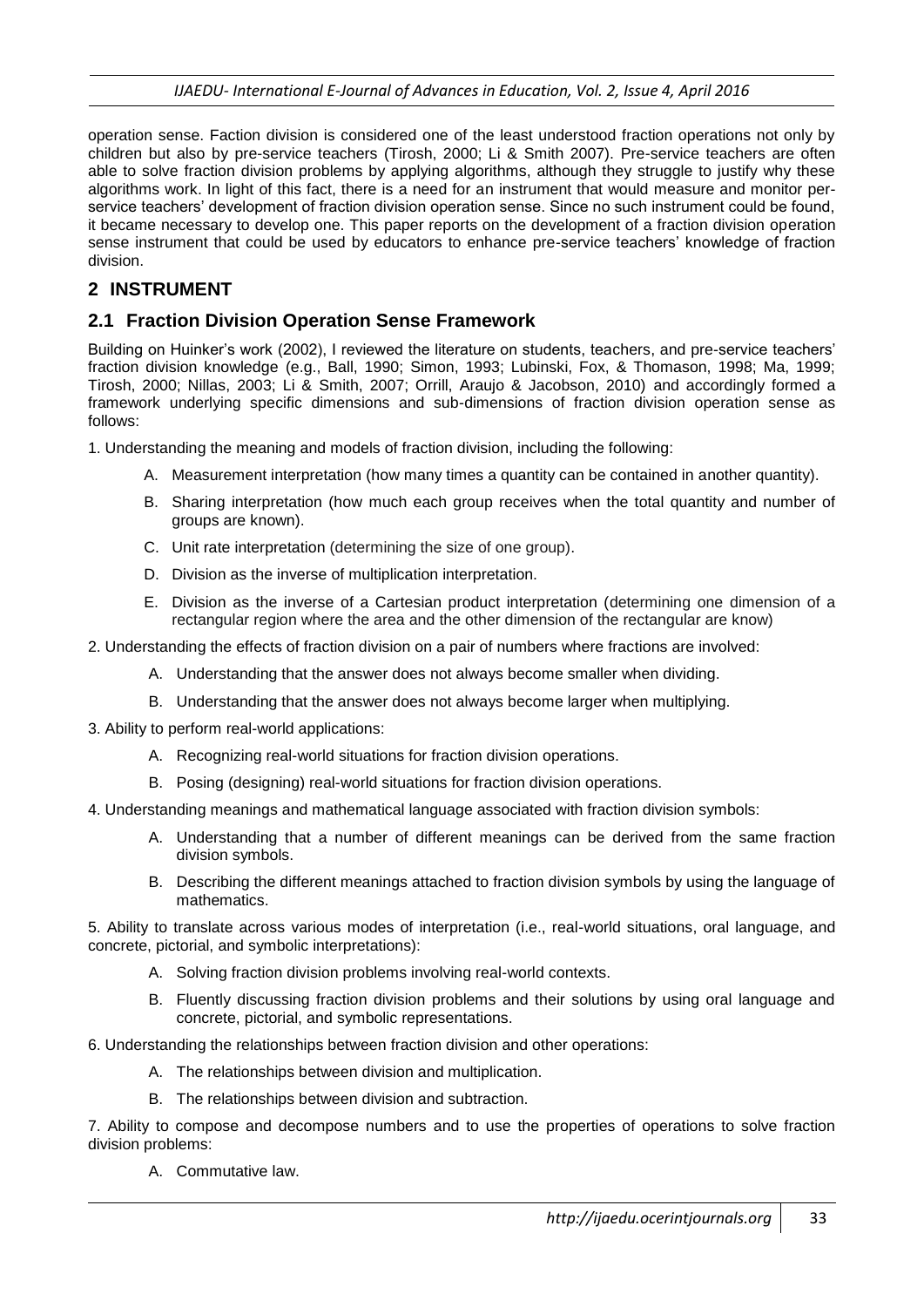B. Distributive law.

8. Ability to use a variety of computational approaches for fraction division and to provide a conceptually sound explanation for why they work:

- A. Invert-and-multiply algorithm.
- B. Decimal division algorithm.
- C. "Maintain the value of a quotient" rule.
- D. Common denominator algorithm. (Alenazi, 2014)

This framework of fraction division operation sense was used as the basis for developing a new instrument to measure pre-service teachers' fraction division operation sense. One suggested instrument by the literature (Nuhfer & Knipp, 2003; Wirth & Perkins, 2005) was a knowledge survey. A knowledge survey is an instrument that consists of learning objectives, which are presented as a large collection of questions organized based on Bloom's Taxonomy levels (knowledge, comprehension, application, analysis, synthesis, and evaluation). Students do not actually answer these questions. Rather, they read the questions, determine what they know and can do, and accordingly predict (using a rating scale) their confidence levels in competently answering each question if they were to appear on an actual test. Clauss and Geedey (2010) argued that knowledge surveys are a useful tool that can be used to assess, monitor, and thus help enhance student learning. Pre-course knowledge surveys can provide information regarding student learning needs while the post-course ones can provide insight into student learning gains. Knowledge surveys can be also used throughout a course to monitor student learning.

#### **2.2 Instrument Development**

A panel of experts participated throughout the development process of a Fraction Division Operation Sense Knowledge Survey (FDOSKS) by providing opinions, comments, and suggestions in order to ensure a high level of internal content validity. The development process involved two phases. The first phase included item creation and instrument validation**.** Initially, the fraction division operation sense framework was transformed into fraction division problems. That is, candidate problems for each of the fraction division operation sense framework's eight dimensions were identified from the literature review, quizzes, exams, and other sources. Next, the identified problems were classified in accordance with the 6 Bloom's Taxonomy levels. As a result, a knowledge survey with high volume problems that cover the entire framework of fraction division operation sense was created. Due to such high volume of questions, only 12 problems (i.e., two items per Bloom level) were sampled from the original knowledge survey to create a representative FDOSKS (Fig.1).

The 12-item FDOSKS included at least one problem from each dimension of the fraction division operation sense framework. Since the fraction division operation sense framework dimensions are intertwined, one fraction division problem can measure mainly one dimension and partially another dimension. For example, the problem "create a story problem for  $5/8 \div 3$ " measures one's ability to use a real-world situation for fraction division (i.e., dimension 3). It also measures this person's understanding of fraction division interpretations (i.e., dimension 1). Thus, the entity of this knowledge survey is treated as a measurement for one general construct, i.e., fraction division operation sense.

A panel of pre-service teachers participated in assessing the FDOSKS's readability, clarity of language, and usability. The pre-service teachers were met individually for an hour. They were asked to predict their performance on the survey problems and then solve the problems as well. At the end of the meeting, they provided comments and suggestions. Their feedback was considered to improve the instrument and make it ready for application.

In spite of the knowledge surveys' benefits, the extent to which pre-service teachers might be accurate in predicting their actual performance was of concern. Thus, I used the FDOSKS after the first phase to investigate pre-service teachers' accuracy of predicting their actual fraction division performance. To do so, 13 pre-service teachers at a Midwestern University in the USA individually predicted, without any written calculations, the score they would get on each fraction division problem. They used a scale ranging from 0 to  $3$  (0 = I cannot begin to answer this problem;  $1 = 1$  can partially answer this problem;  $2 = 1$  can answer most of the problem; and  $3 = 1$  can answer the entire problem with full confidence).

After predicting scores for the entire 12-problem set, the pre-service teachers solved these problems. Prediction scores and actual scores were compared using two different approaches to determine the prediction accuracy. Interviews were conducted to determine factors affected prediction accuracy. The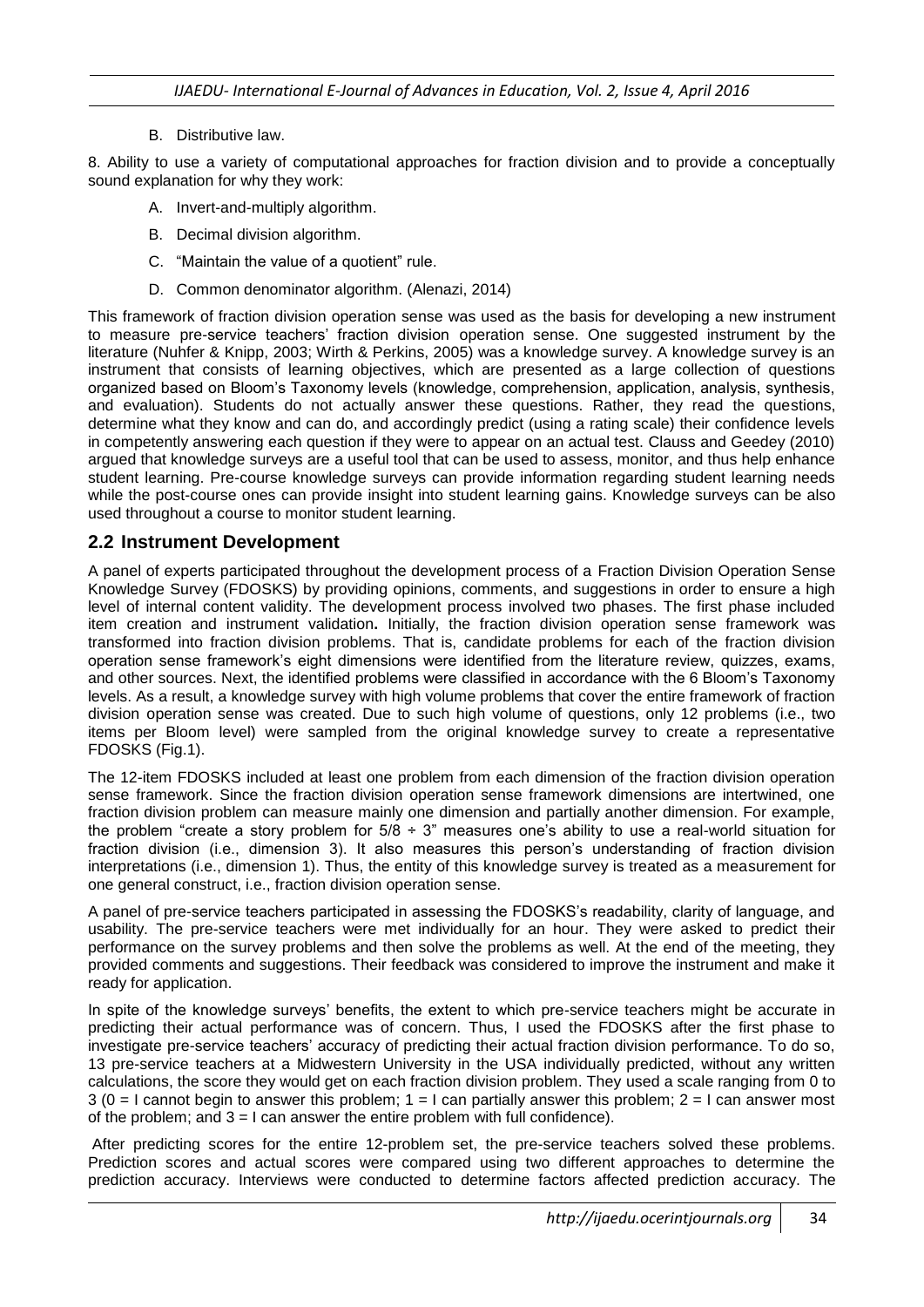results were promising and indicated that these pre-service teachers displayed adequate accuracy in predicting their own performance of fraction division (Alenazi, 2014).

During the second phase, the FDOSKS was administered to different participants in order to evaluate its reliability. The participants only predicted the score they would get on each fraction division problem and results were used to compute Cronbach's alpha and Pearson's correlation coefficient. Thus, the main aim of this present study is to report on the reliability analyses of the FDOSKS.

| <b>Bloom Level</b> | <b>Fraction Division Questions</b>                                                                               |               |                | <b>Scale</b>          |                |  |  |
|--------------------|------------------------------------------------------------------------------------------------------------------|---------------|----------------|-----------------------|----------------|--|--|
| Knowledge          | 1. Write a definition for the term fraction.                                                                     |               | $\mathbf{1}$   | $\mathbf{2}^{\prime}$ | 3              |  |  |
|                    | 2. Write a definition for the term division.                                                                     |               | $\mathbf{1}$   | $\overline{2}$        | 3              |  |  |
| Comprehension      | 3. You are making up word problems for your students.                                                            |               | $\mathbf{1}$   | $\overline{2}$        | 3              |  |  |
|                    | Which of the following word problem(s) can be used to                                                            |               |                |                       |                |  |  |
|                    | represent $3 \div 1/4$ ? (Circle all that apply.)                                                                |               |                |                       |                |  |  |
|                    | A. 3 cups of orange juice fill up exactly 1/4 of a                                                               |               |                |                       |                |  |  |
|                    | container. How many cups will fill the whole                                                                     |               |                |                       |                |  |  |
|                    | container?                                                                                                       |               |                |                       |                |  |  |
|                    | B. 3 friends each have 1/4 of a cookie. How many                                                                 |               |                |                       |                |  |  |
|                    | cookies would they have if they put them all<br>together?                                                        |               |                |                       |                |  |  |
|                    | C. In a survey, 3 students said they prefer pizza.                                                               |               |                |                       |                |  |  |
|                    | These three students represent 1/4 of the number                                                                 |               |                |                       |                |  |  |
|                    | of students who prefer a hamburger. How many<br>prefer the hamburger?                                            |               |                |                       |                |  |  |
|                    | D. How many lengths of 1/4 yard can be cut from 3                                                                |               |                |                       |                |  |  |
|                    | yards of cloth?                                                                                                  |               |                |                       |                |  |  |
|                    | 4. Explain in your own words how to find the length of a                                                         | 0             | $\mathbf{1}$   | 2                     | 3              |  |  |
|                    | rectangle with an area of 2 3/5 square meters and a width                                                        |               |                |                       |                |  |  |
|                    | of 2/3 meters.                                                                                                   |               |                |                       |                |  |  |
|                    | $2/3$ m, 2 3/5 $m^2$                                                                                             |               |                |                       |                |  |  |
| Application        | 5. Solve the problem 1 $3/4 \div 1/4$ using the distributive law.                                                | 0             | 1              | $\overline{2}$        | 3              |  |  |
|                    | 6. Solve the problem $4/5 \div 1/4$ using decimals.                                                              | 0<br>$\Omega$ | 1              | $\overline{c}$        | 3              |  |  |
| Analysis           | 7. One of Mr. Smith's students created an incorrect real-                                                        |               | $\overline{1}$ | $\overline{2}$        | $\overline{3}$ |  |  |
|                    | world problem to represent $5 \div 1/2$ as follows:                                                              |               |                |                       |                |  |  |
|                    | Sara has 5 pizzas and she wants to give half of them to her                                                      |               |                |                       |                |  |  |
|                    | friend. How much pizza will her friend get?                                                                      |               |                |                       |                |  |  |
|                    | Examine the student's misconception.                                                                             |               | $\mathbf{1}$   | $\overline{2}$        | 3              |  |  |
|                    | 8. One of Mr. Smith's students solved the problem<br>$3/4 \div 1/4$ by dividing the numerators and denominators: |               |                |                       |                |  |  |
|                    |                                                                                                                  |               |                |                       |                |  |  |
|                    | $3_{.1}$<br>$\frac{1}{x}$ . He got 3, which is the correct answer.<br>44                                         |               |                |                       |                |  |  |
|                    | Explain if his method is always correct.                                                                         |               |                |                       |                |  |  |
| Synthesis          | 9. Create a story problem for $5/8 \div 3$ .                                                                     | 0             | $\mathbf{1}$   | $\overline{2}$        | 3              |  |  |
|                    | 10. Create a story problem for $3/4 \div 1/3$ .                                                                  | 0             | $\mathbf{1}$   | $\overline{2}$        | 3              |  |  |
| Evaluation         | Discuss the validity of following statements:                                                                    |               |                |                       |                |  |  |
|                    | 11. The answer does not always get smaller when I divide.                                                        | 0             | $\mathbf 1$    | 2                     | 3              |  |  |
|                    | 12. Dividing by a number is always equivalent to multiplying                                                     | 0             | $\mathbf{1}$   | $\overline{2}$        | 3              |  |  |
|                    | by its reciprocal.                                                                                               |               |                |                       |                |  |  |

#### **Figure.1 Fraction Division Operation Sense Knowledge Survey (FDOSKS)**

 $(0 = 1$  cannot begin to answer this problem;  $1 = 1$  can partially answer this problem;  $2 = 1$  can answer most of the problem; and  $3 = 1$  can answer the entire problem with full confidence).

# **3 METHODOLOGY**

#### **3.1 Sample**

A sample of 113 male pre-service teachers aged 20-23 was randomly recruited form 3 different schools of education (northern, central, and southern) in Saudi Arabia to participate in this present study. The participants needed to successfully complete a four-year program in order to graduate and become certified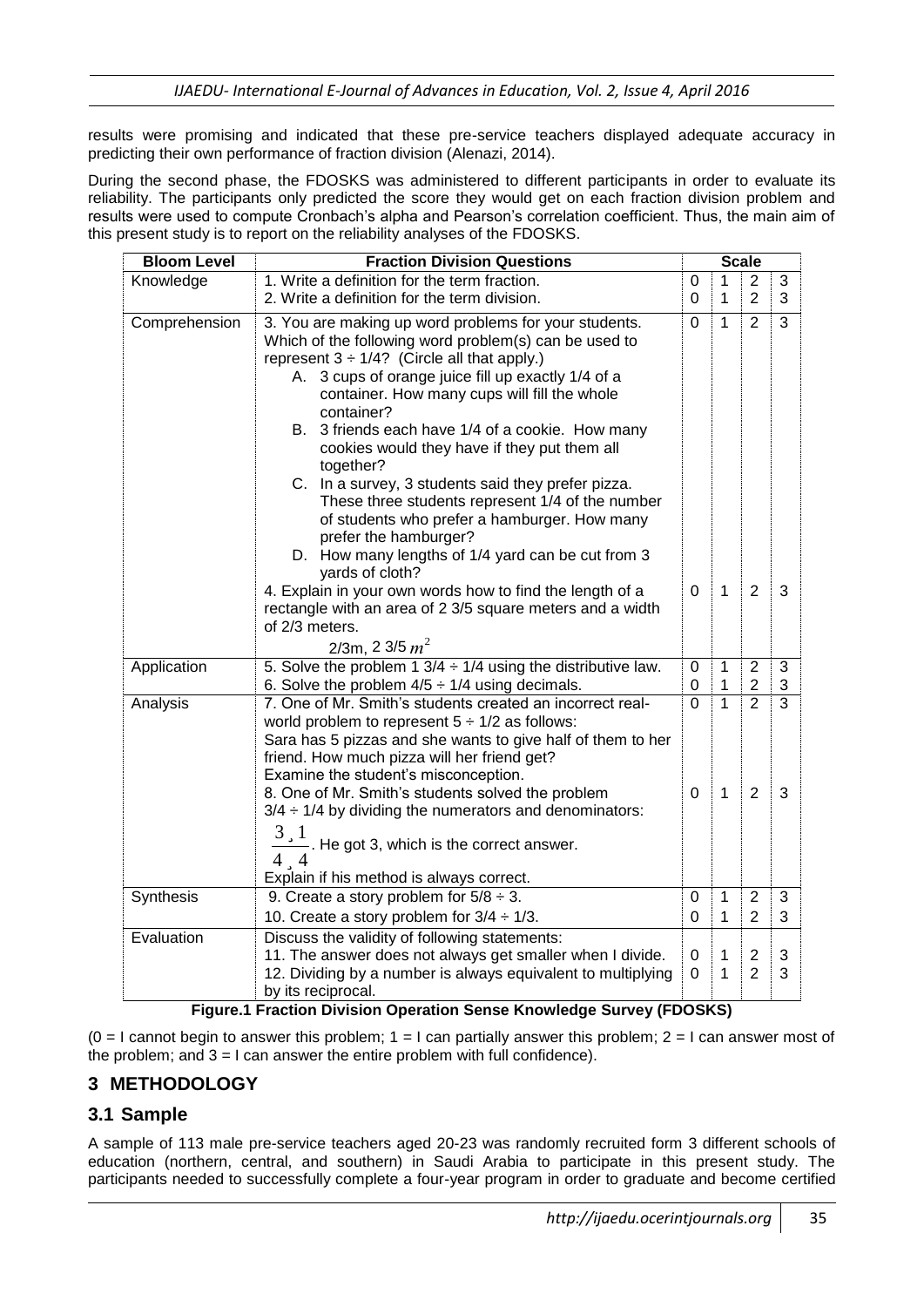elementary school teachers majoring in special education. They were required to study two mathematics courses: Math1 and Math2. These courses focus on elementary school mathematics, including the topic of fraction division, to prepare teachers to teach mathematics. Only those who attended and successfully completed the mathematics courses filled out this study's survey.

#### **3.2 Measure**

The FDOSKS was administered to participants. Internal content validity of the FDOSKS was established following an extensive item creation, instrument validation, and pilot testing by the researcher and an expert advisory committee of four members. For the purpose of this study, the researcher (mathematical education major) and two other English major faculty members whose first language is Arabic translated the FDOSKS from its original English version into Arabic. The translation was done individually and then discussed in a meeting until consensus was reached. After translation, two mathematics education major faculty members reviewed the instrument to ensure the appropriateness of the mathematics education terminology.

### **3.3 Procedures**

One hundred and thirteen pre-service teachers completed a printed version of the FDOSKS, which took approximately 15 minutes or less. The survey was administered and collected by a faculty member in each school and delivered to the researcher later. The data collected from the survey was used to compute internal consistency (Cronbach's alpha). Cronbach's alpha was computed for the entire scale and for each level of Bloom Taxonomy. Internal consistency is a measure of the interrelationship of the instrument items and their ability measure the same general construct.

Of the 113 pre-serve teachers, 59 (52%) completed the survey on two different occasions 14 days apart. The results from the two occasions were used to compute test-retest reliability (Pearson's correlation coefficient). Pearson's correlation coefficient was computed for the entire scale and for each level of Bloom Taxonomy. Test-retest reliability is a measure of the degree to which the instrument produces consistent results over time when applied by the same group of individuals. SPSS 22.0 Software was used to compute both internal consistency and test-retest.

## **4 RESULTS**

#### **4.1 Test-retest Reliability**

Table 1 presents the results for test-retest reliability. Test-retest reliability (Pearson's correlation) was computed for the entire scale and for each level of Bloom Taxonomy.

| Scale               | Number of Items | Pearson's Correlation |
|---------------------|-----------------|-----------------------|
| <b>Total FDOSKS</b> |                 | $.929**$              |
| KN level            |                 | $.854**$              |
| CO level            |                 | 703**                 |
| AP level            |                 | 715**                 |
| AN level            |                 | 788**                 |
| SY level            |                 | 628**                 |
| EV level            |                 | 715**                 |

#### **Table 1. FDOSKS Knowledge Survey Test-retest Reliability**

\*\*Correlation is significant at the 0.01 level (2-tailed)

KN: knowledge, CO: comprehension, AP: Application, AN: Analysis,

SY: Synthesis, EV: Evaluation.

#### **4.2 Internal Consistency**

Internal consistency (Cronbach's alpha) was computed for the entire scale and for each level of Bloom Taxonomy. The Cronbach's alpha for the total FDOSKS is .888. Table 2 presents the results for each level of Bloom Taxonomy. Table 3 presents certain item statistics that include the "corrected item- total correlation" and "Cronbach's alpha if item deleted" for each item of the scale.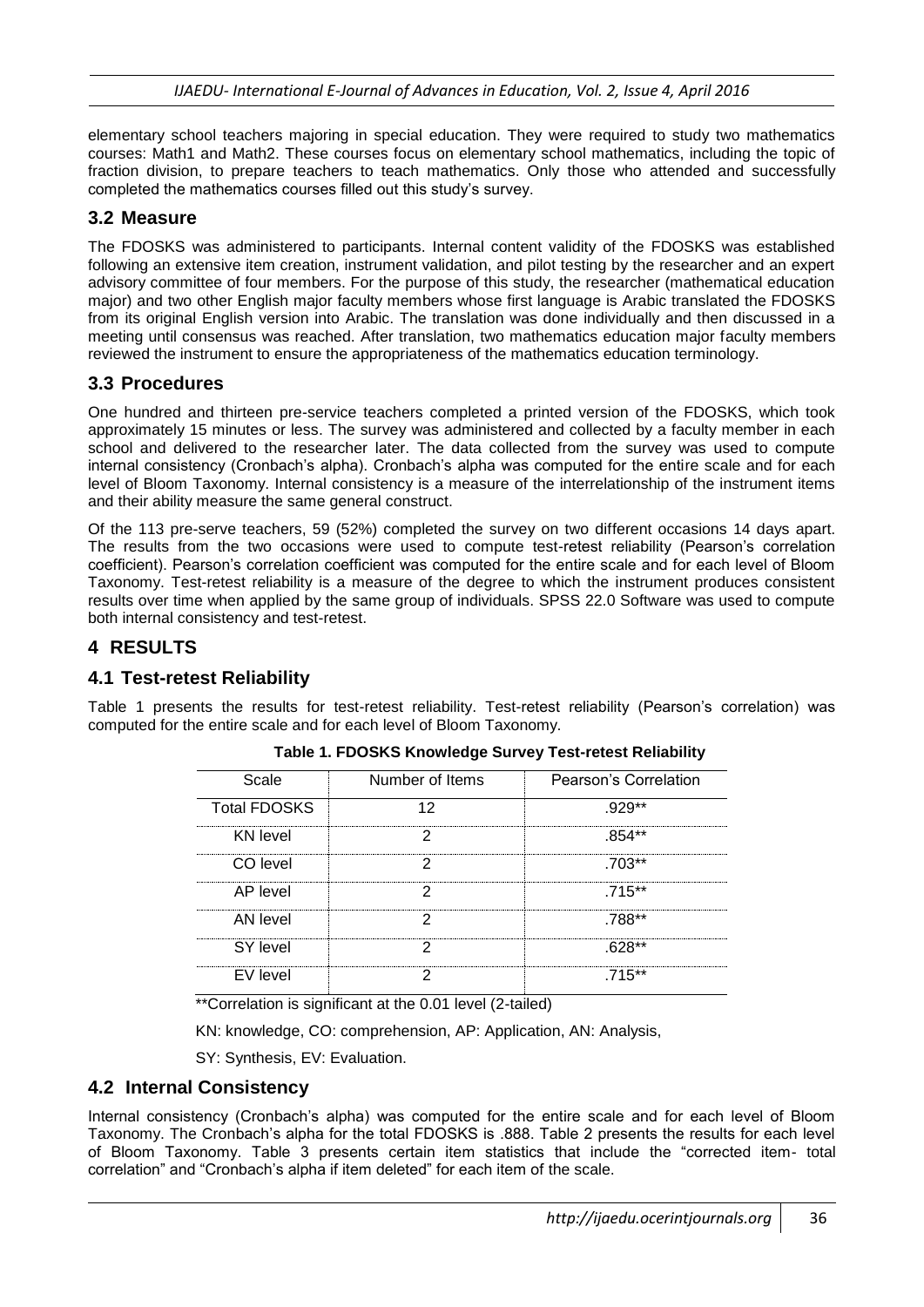|                 | Number of items | Cronbach's alpha |
|-----------------|-----------------|------------------|
| <b>KN</b> level |                 | .762             |
| CO level        |                 | .778             |
| AP level        |                 | .883             |
| AN level        |                 | -837             |
| SY level        |                 | .970             |
| EV level        |                 | -763             |

**Table 2. Internal Consistency Reliability for each Bloom's Level**

#### **Table 3. Item Statistics**

|      | Corrected Item-          | Cronbach's Alpha if<br>Item Deleted |  |
|------|--------------------------|-------------------------------------|--|
| Item | <b>Total Correlation</b> |                                     |  |
| 1    | .491                     | .884                                |  |
| 2    | .590                     | .879                                |  |
| з    | .530                     | .882                                |  |
| 4    | .619                     | .877                                |  |
| 5    | .639                     | .876                                |  |
| 6    | .458                     | .886                                |  |
|      | .532                     | .882                                |  |
| 8    | .457                     | .887                                |  |
| 9    | .722                     | .871                                |  |
| 10   | .715                     | .871                                |  |
|      | .631                     | .877                                |  |
| 12   | .724                     | .871                                |  |

# **5 DISCUSSION AND CONCLUSION**

The main aim of the present study was to evaluate the reliability of the FDOSKS. The results are promising and are discussed in details according to the reliability type.

# **5.1 Test-Retest Reliability**

Hnikle, Wiersma, and Jurs (2003) proposed cut-off values for interpreting the size of a correlation coefficient. They considered values between 1 and .9 as indicators of very high correlations while the values between .9 and .7, .7 and .5, and .5 and .3 indicate high, moderate, and low correlation, respectively. Values lower than 0.3 exhibit little correlation, if any.

The results of the present study show that the test-retest reliability value for the total FDOSKS is .929. The values for Bloom's levels 1 through 6 were .854, .703, .715, .788, .628, and .715, respectively. The moderate value of .628 and a moderately high value, such as .703, may have been due to the low number of items per Bloom level (i.e., 2 items) or a limited rating scale range (i.e., 0 to 3). With a correlation value of .929 for the total score of the scale and .628 as the lowest correlation value for a Bloom level, the FDOSKS is considered stable over time.

#### **5.2 Internal Consistency**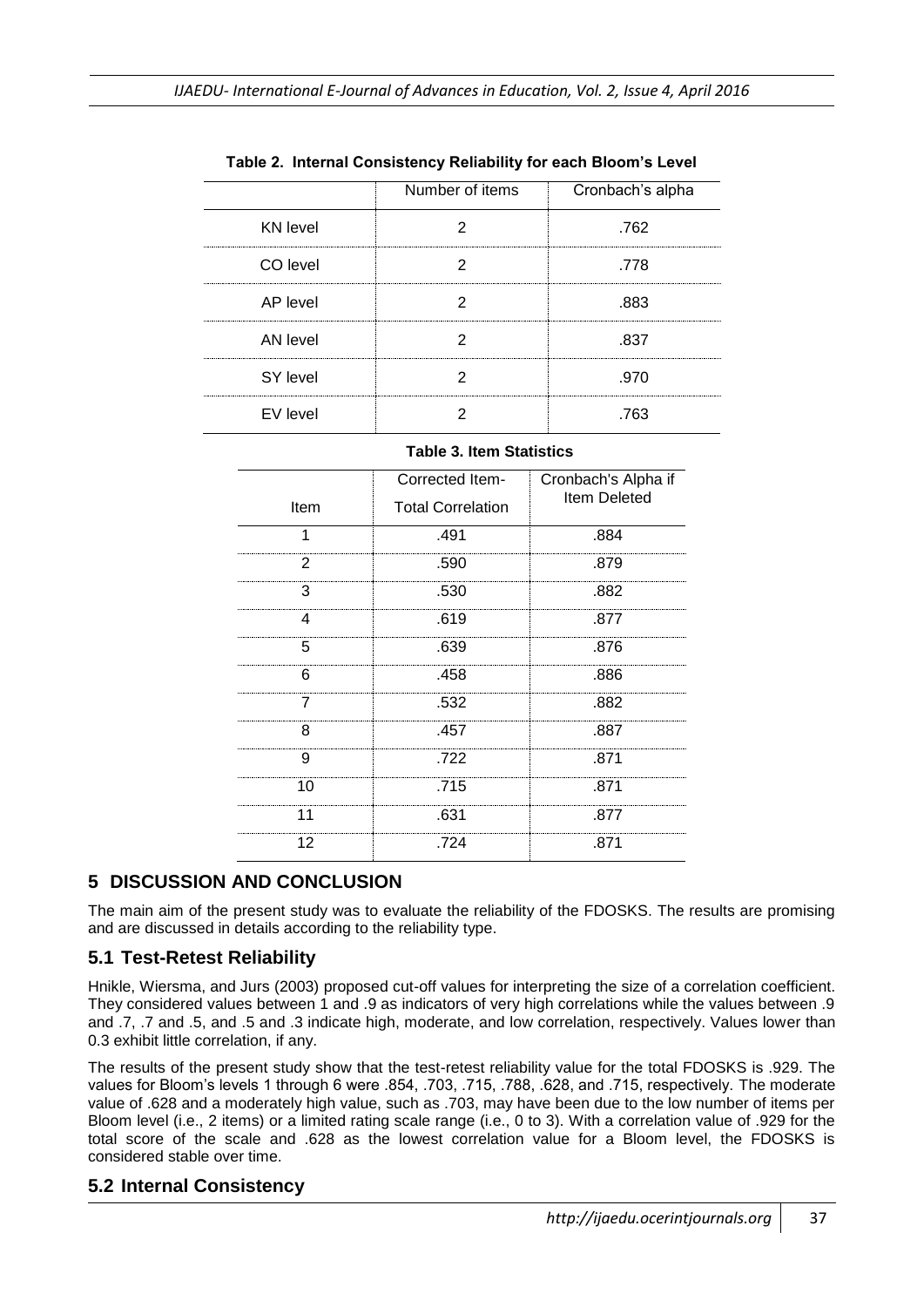Cronbach's alpha reliability coefficient values ranged from 0 to 1, with values closer to 1.0 indicating greater internal consistency of the items in the scale. Many studies consider a reliability score of .7 as the lowest acceptable value for an instrument to be reliable. Values greater than 9 are considered too high; thus, may indicate a high level of item redundancy, suggesting that a number of items are testing the same thing but in different ways (Tavakol & Dennick, 2011). In the present study, Cronbach's alpha value for the total score of the scale was .888. For Bloom's levels 1 through 6, the values were .762, .778, .883, .837, .97, and .763, respectively. With the lowest value being .762, the FDOSKS is considered to have adequate internal consistency, although the Cronbach's alpha for fifth Bloom's level (i.e. the synthesis level) was too high (.97).

The elevated value of the synthesis level (.97) may suggest that item 9 and item 10 are measuring the same thing. The two items, "create a story problem for  $5/8 \div 3$ " and "create a story problem for  $3/4 \div 1/3$ ," may appear to measure the same thing; however, they are not. The two problems have different structure where  $5/8 \div 3$  has a quotient of less than one and  $3/4 \div 1/3$  has a quotient greater than one. According to Li and Smith (2007), 3/4 ÷ 1/3 is deemed easier to solve. It is easier to determine how many 1/3s are in 3/4 (i.e., 3/4 ÷ 1/3) than to find how many 3s are in 5/8 (i.e. 5/8 ÷ 3). Thus, a high achieving participant who is able to solve  $5/8 \div 3$  is more likely to solve  $3/4 \div 1/4$ . Conversely, a low achieving participant who is unable to solve  $3/4 \div 1/3$  is expected to struggle with  $5/8 \div 3$ . This may suggest that most participants could be, at least when considering these two problems, high achieving, low achieving participants, or a mixture of both. Deleting one of these items would not have any positive effect on reliability. This statement is discussed in details in the discussion of alpha if an item was deleted below.

In Table 3, the "corrected item-total correlation" shows the correlation between one item and the sum score of the rest of items. A value less than .3 would indicate that the item is not measuring what it was designed to measure, and this may suggest the item to be revised or removed. The correlations for this study's items ranged from .457 for item 8 to and .724 for item 12. Such range indicates that higher score on each item is associated with higher scores on the scale. Accordingly, this range is encouraging and denotes that each item is a good indicator of the construct.

The "alpha if item deleted" column estimates the Cronbach's alpha coefficient if a certain item was eliminated from the scale. Meyers, Gamst, and Guarino (2013) explained that, "with good quality items in a short scale…the alpha coefficient does not change dramatically, although it tends to get slightly lowered for most of the items (p. 25)". As shown in Table 3, the alpha coefficient value ranges from .871(the lowest value) for items 9, 10, and 12 to .887 (the highest value) for item 8. The highest value (.887) is less than the Cronbach's alpha of scale total score (.888), which eliminates the need to delete any item to enhance reliability. The lowest value (.871) also indicates that deleting any of the items with the lowest value would not significantly decrease the Cronbach's alpha for the whole scale. These Cronbach's alpha values confirm that the scale has adequate internal consistency.

In conclusion, the FDOSKS in this study showed adequate internal consistency and test-retest reliability. The results indicated that the FDOSKS is a promising instrument for measuring pre-service teachers' fraction division operation sense. The FDOSKS could be used to diagnose pre-service teachers' fraction division operation sense pre-course or post-course. This diagnosis would provide instructors with useful information to enhance pre-service teachers' fraction division operation sense. It could also be used as a selfassessment tool that would allow pre-service teachers to monitor their learning of fraction division over time as well as direct and enhance their own learning. The limitation of the present study is its generalizability. The results of the study were based on a small sample of male participants, which limits the study's generalizability to other populations. The study may have yielded different results if the sample was larger and included females.

# **REFERENCE LIST**

- Alenazi, A. (2014). *Understanding Pre-service Teachers' Self-assessment: The Case of Fraction Division*. Available from ProQuest Dissertations and Theses database. (Document ID 1564773522).
- Ball, D. L. (1990). The mathematical understandings that prospective teachers bring to teacher education. *The Elementary School Journal*. 90(4): 449-466. Beckmann, S. (2010).

*Mathematics for Elementary Teachers (3rd ed),* Boston, MA: Addison-Wesley.

Clauss, J., & Geedey, K. (2010). Knowledge Surveys: Students Ability to Self-Assess. *Journal of the* 

*Scholarship of Teaching and Learning*, 10 (2), 14-24.

Hinkle, D. E., Wiersma, W., & Jurs, S. G. (2003). *Applied statistics for the behavioral sciences*. Boston,